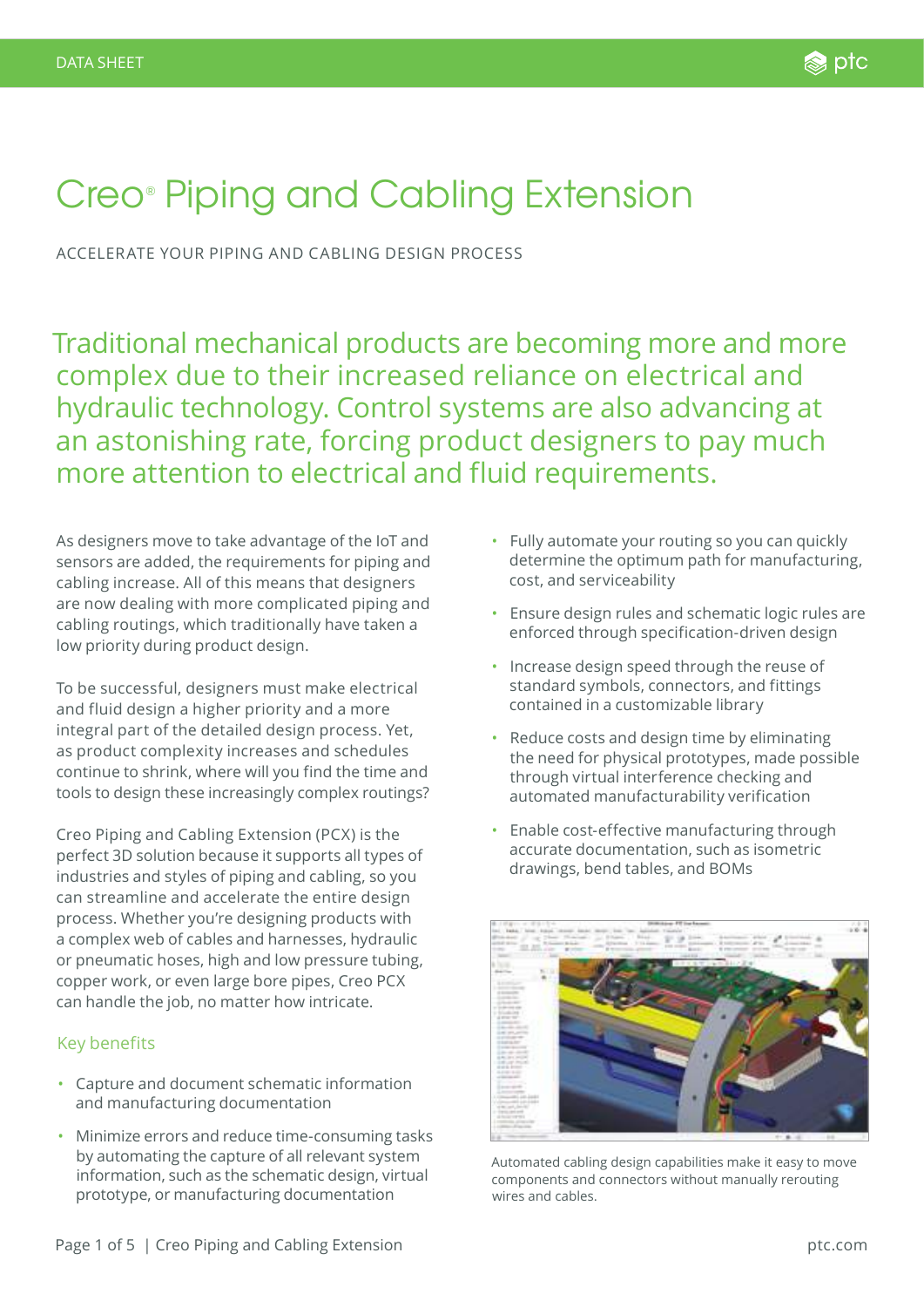# Accelerate 3D routed systems design

#### **A time-consuming, error-prone process**

Determining the routes of pipes and cables can be a difficult, time-consuming task. Beginning with the creation of a physical prototype and then manually routing the pipes through it, this long, tedious process is typically error-prone. Because of the time and effort involved, the engineer often must accept the first route that works — not necessarily the optimal one.

Even worse, when an engineering change is made to the design, it means the engineer must start over by recreating the physical prototype and rerouting the cabling or piping — thus wasting valuable time. Additionally, most companies that create the cabling prototypes don't document the cabling routes, which make it difficult to service these products.

To solve these issues, a company will often send a service engineer to the field, which can be very costly. With Creo PCX, these problems can be avoided.



With Creo PCX, you can immediately determine the best piping routes between even the most complex systems.

#### Creo Harness Manufacturing Extension (HMX)

Creo HMX dramatically reduces the time to create documentation and the user expertise required to create standardized manufacturing documentation. At a touch of a button and at any stage of the design process, manufacturing documentation can becreated for purchasing to obtain the most competitive manufacturing cost.

#### **Key benefits:**

- The intuitive, easy-to-use user interface enables any engineer to create manufacturing documentation to a pre-defined standard
- New streamlined solution improves user efficiency and productivity
- Easily accommodate late-stage changes to your engineering design faster and with less frustration
- Documentation is automatically created to a preconfigured standard



Creo Harness Manufacturing Extension (HMX).

#### Creo Schematics™ Lite

Creo Schematics Lite provides all the capabilities that designers of piping and cabling systems need to easily capture the logical connectivity information in 2D schematics. Included with Creo PCX, Creo Schematics Lite is an introductory schematic tool that can grow with your design needs. Advanced capabilities, such as design reuse support, multiuser capabilities, customization for design automation, and central catalog, can be added optionally.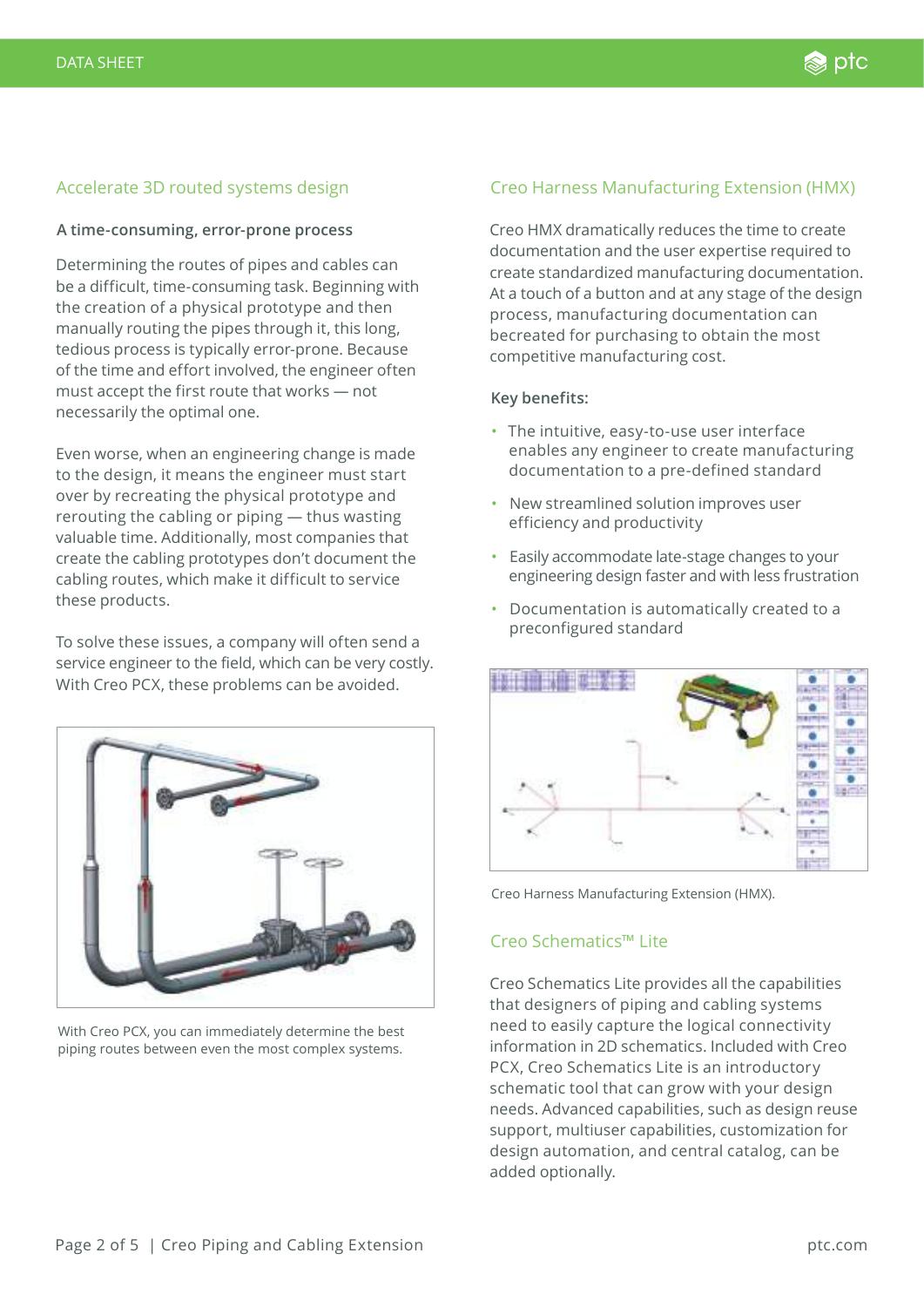#### **Capabilities and specifications**

- Piping diagrams
	- Supports 2D pneumatic, hydraulic, process flow (PFD), PI&D, and HVAC
- Cabling diagrams
	- Supports 2D Block Interconnect, Circuit, and Wiring Interconnect design
- Design reuse
	- Central Design Catalog
	- Data tables
	- Import legacy Pro/DIAGRAM data
- Electrical simulation
	- Seamless integration to E-Simulate
	- E-Simulate Lite is available only with the full version free of charge
	- E-simulate standard can be purchased from [www.virtual-interconnect.co.uk](http://www.virtual-interconnect.co.uk)
- 3D CAD support
	- Drives Creo 3D piping and cabling designs
	- Drives other 3D CAD routed systems designs

#### Piping design

Creo PCX enables designers to fully automate the pipe-routing process. Designers no longer have to build physical prototypes and struggle through the trial-and-error process; they can determine virtually — the optimal paths of the pipes in the model. In addition, designers can create rules that are based on company best practices or corporate policies. By establishing rules, the software can then verify that this optimal path is compliant with established manufacturing rules. Plus, designers have access to a library of standard fittings, which can be reused from product to product, reducing time-to-market and increasing designer productivity.

The fully associative nature of Creo Parametric™ ensures that the pipe routing — and accompanying documentation — will automatically update whenever a design change is made to the model.

# **Accurate and efficient routing of pipelines and fittings:**

- Automate the creation of 3D routes from 2D schematics
- Leverage intelligent schematic information for design reuse
- Create piping routes faster using lightweight representations
- Automate fitting placement based on schematic information while adhering to design rules
- Concurrently route pipelines in a multi-user environment
- Asynchronous piping settings let you change the pipe shape, bend radius, corner type, or line stock on the fly
- Manipulate existing pipelines easily with an intuitive dashboard user interface, shortcut menus, and dynamic dragging

#### **Comprehensive suite of tools for fitting insertion:**

- Search for fittings that meet the specifications of your project so you only work with the correct pipes and fittings
- Automatically display the correct fittings based on schematic information
- Automate the placement of gaskets, flanges, elbows, and other components
- Preview the placement of the object to achieve full control over the insertion

# **Reinforce predefined rules through violation detection:**

- Maximums and minimums of the bend radius
- Minimum branch separation and branch angle
- Placement and missing fittings
- Flow violations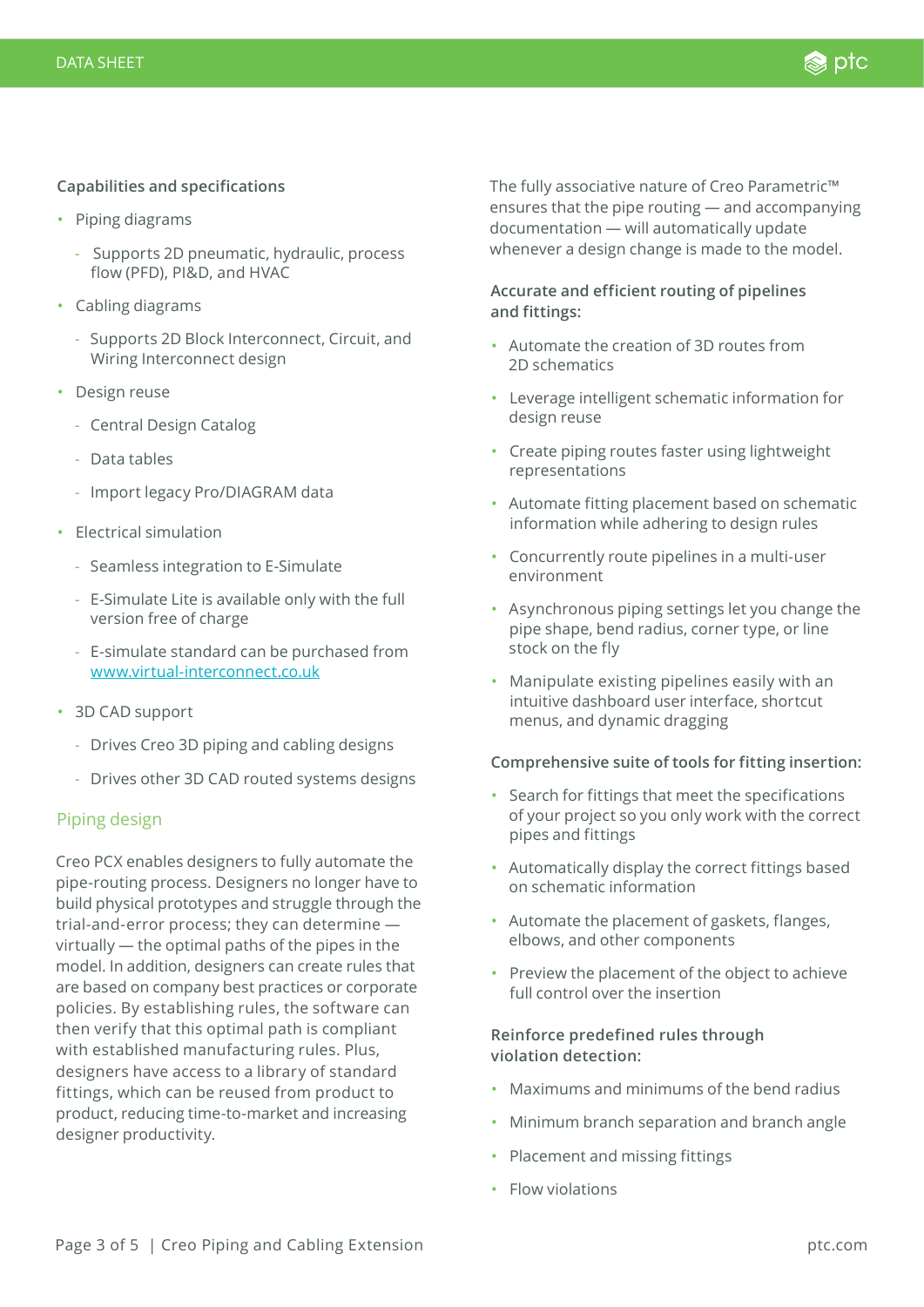#### **Complete control over flow directions:**

- Automatically set initial flow direction based on routing
- Easily change flow direction for a series or pipeline
- Automatically reverse directional fittings with change of flow direction

#### **Verification of piping routes to prevent errors:**

- Electronically verify 3D data compared to logical data — to detect missing fittings and other common missteps
- Check for design rules, such as missing gaskets, in the model
- Create automatic cut lists, bend tables, and BOMs

#### **Easily extract information from the design for outputs:**

- Bill-of-Materials
- Bend machine and detailed fitting reports available
- Schematic consistency check
- Communication of piping system layout and detail in the form of isometric, installation, and pipe spool drawing
- Output to CNC bending machines

#### Cabling design

Creo PCX gives you the power to extract logical information from 2D schematics while automating your 3D cable routing. Not only can you determine a working route quickly, but you can easily find the optimal route that won't interfere with the design. Plus, since it's a Creo Parametric model, it has the advantage of full associativity; that means any change made to the model is automatically reflected in the cabling routes. With fewer (if any) physical prototypes and shorter design cycles, you'll save significant time and money.

#### **Capabilities and specifications:**

- Improved Bundle Representation
- Realistic depiction of shrink-wrap tubing with bundle transitions



Determine the connections either manually or from logical information. Creo PCX automatically generates a simple path which then enables the user to find the optimum path faster.

#### Automate cabling routing

**Improved realism in bundle display and better downstream use of cable design information**

- Model tree with extensive information cables, cable contents, and wires
- Ability to select a single wire
- Highlights in display
- Wire parameters displayed

#### **Electronically document the entire design process**

• Automatically flatten 3D harnesses for manufacturing documentation